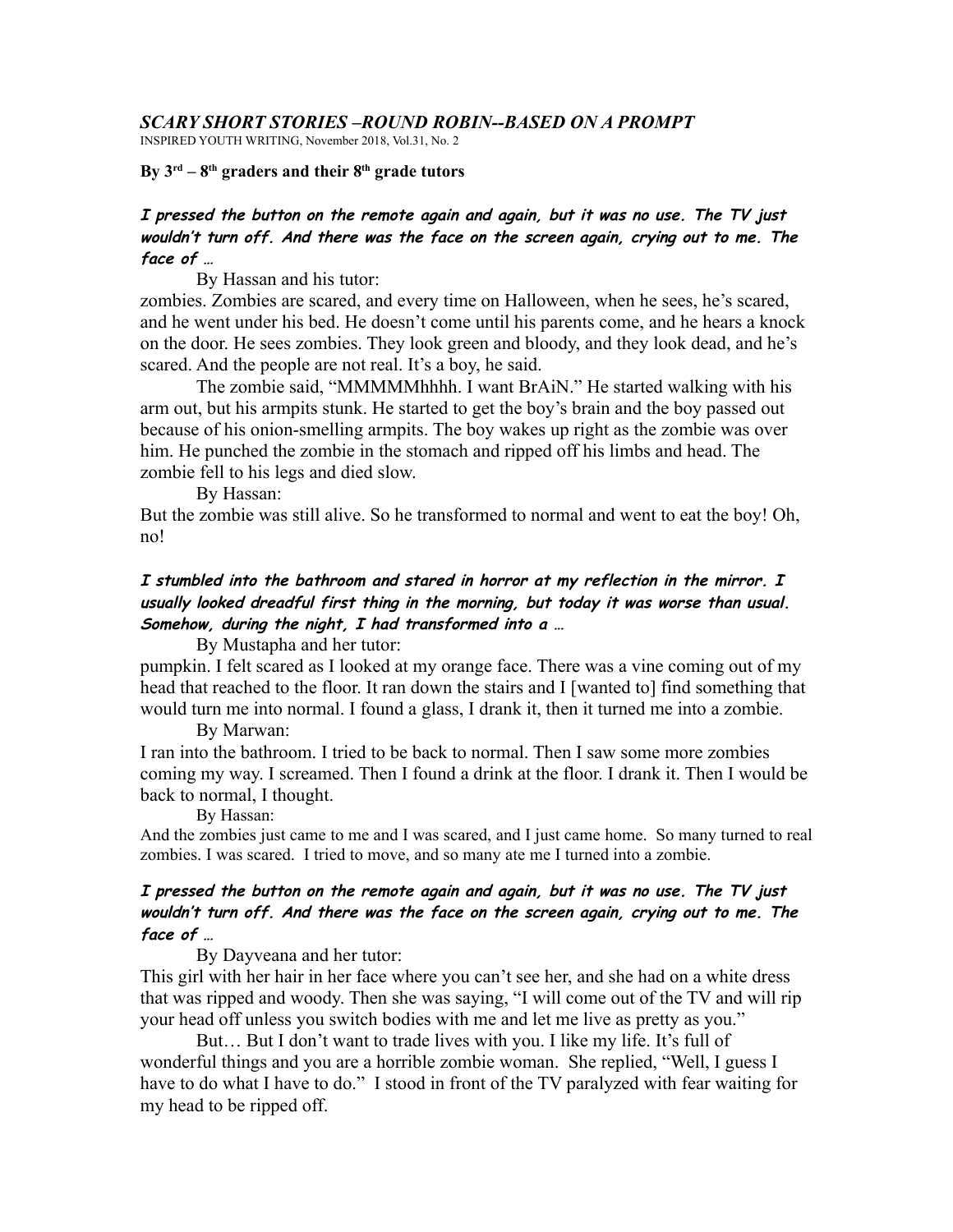As the zombie girl came out of the TV, I began to run out the back door. The zombie girl was right behind me. But I realized that I still had the remote in my hand. I turned around to face the zombie girl and pointed the remote at her face. In one last ditch attempt, I frantically pushed the "off" button, and the zombie girl vanished.

#### **The hand burst up out of the soil, fingers twitching as they touched air for the first time in decades.** By Malachi and his tutor:

On a dark and stormy night, there were vampires. Their names were Sunyian and Linya. They were scary. They were best friends with Pennywise. Their hands were a brownish and greenish color. … One night, vampires and Pennywise disappeared.

By Monish and his tutor:

They disappeared to an old, abandoned haunted house. As they entered, they saw a black cat. It had very big eyes. There were skeletons and coffins and blood stains everywhere. They heard some footsteps. It was a walking skeleton.

By Itzel and her tutor:

As soon as they got past the skeletons, they found the kitchen. What we found in the fridge was terrifying. They found a cut-off head.

surrounded by worms. Then the lights went black, and it all turned out to be a huge prank from Pennywise's brother.

# **I stumbled into the bathroom and stared in horror at my reflection in the mirror. I usually looked dreadful first thing in the morning, but today it was worse than usual. Somehow, during the night, I had transformed into a …**

By Phyllis:

Faceless dismal girl with no hair. I felt what used to be my face. It was smooth and soft. I couldn't see or scream to anyone for help. Then a tiny voice in my head kept screaming, 'You need to find yourself a face!" I started shaking. Then I fell out. Once I woke up, I was possessed.

By Jordynn and her tutor:

I started to bang on the walls and the floor. I realized I needed to regain control of myself. Someone came into my house. I think it was my mom. She saw me and threw water on me. This however possessed me more. Then I started to kick and punch my mom. She told me to stop, but the voice in my head kept screeching "Do it!"

By Malachi and his tutor:

I ran out of my house while my mom started to chase me. I ran onto the road. A car then hit me, and I fell to the ground. I felt like myself now.

# **I stumbled into the bathroom and stared in horror at my reflection in the mirror. I usually looked dreadful first thing in the morning, but today it was worse than usual. Somehow, during the night, I had transformed into a …**

By Fidel and his tutor:

I transformed into a ghost. At 10am in the morning my mom came up and checked on me and she saw I was gone. She checked everywhere in the house. She called the police to investigate the house, and the detective saw bloody footprints leading to this room. His mom got worried.

In the morning the police gave up. And the ghost busters showed up at my house. And they were ready to capture me. They placed their traps around my house. However,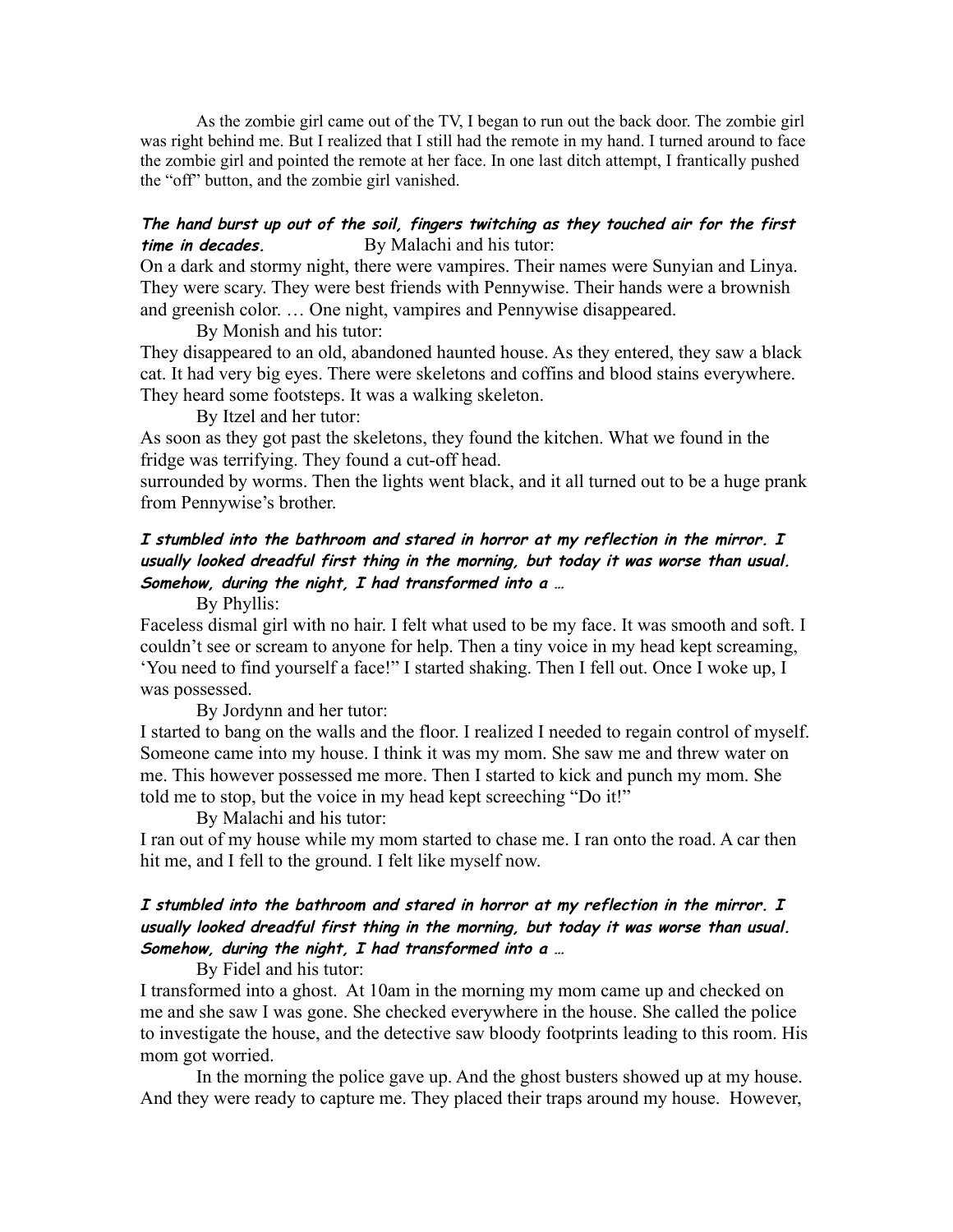I overlooked one ghost trap. And I got caught! I tried with all my effort to escape, but the suction of the trap was too strong, and I was stuck. Oh, me!

I had to come with an escape plan.

### **The hand burst up out of the soil, fingers twitching as they touched air for the first time in decades.**

By Jeffrey and his tutor:

The hands pulled up a body. Then the body starts to walk towards the city. Then more bodies come. They are in all sizes, from ants to giants.

By David and his tutor:

The citizens cry for help. The people call the police. They call the ambulance, and they called the military. The military try shooting at the zombies. More and more starts to come. Once the zombies get close enough, they attack the humans. When the humans die, they turn into zombies. How could they ever stop the attacks?

Unfortunately, the giant bodies eat everyone, even the military, and everyone turned into zombies, and it was a zombie invasion. And it was all a dream.

# **I stumbled into the bathroom and stared in horror at my reflection in the mirror. I usually looked dreadful first thing in the morning, but today it was worse than usual. Somehow, during the night, I had transformed into a …**

By David and his tutor:

 One day I was heading to the bathroom. While washing my face, I notice blood all over my face. I try washing it out, but nothing happens. I then notice a masked man in the mirror. I stay still, and then turn around immediately. Nobody is there. I ran to the door and tried yanking at the door knob. It was locked! Someone must have locked the door! I look back at the mirror. His claws were long and sharp. I started to scream.

#### By Michelle:

My mom heard me scream, and ran to get me, but after kicking down the door, she couldn't find me. I tried to help her find me by screaming, but she never found me. I could see her, but she couldn't see me.

By Monish and his tutor:

I went into the kitchen and poured flour on me, and Mom saw me, and she first screamed, and then she looked closely, and she realized it was me. Luckily my mom is a doctor, so she gave me a serum, and she could see me again, but Mom made a magical dust, and she sprayed it all over the bathroom. She saw a masked man. Then she summoned the spirit and it took the man away.

# **I stumbled into the bathroom and stared in horror at my reflection in the mirror. I usually looked dreadful first thing in the morning, but today it was worse than usual. Somehow, during the night, I had transformed into a …**

### By Reaisha:

Bloody Mary, and I closed my eyes and I saw myself in the mirror. Every time a child says my name three times, I appear in their mirror, ready to kill. If you do what people call the Bloody Mary Challenge, you will be in the mirror with me.

By Malachi and his tutor:

I hear a child call my name three times. Then get you into the mirror with me.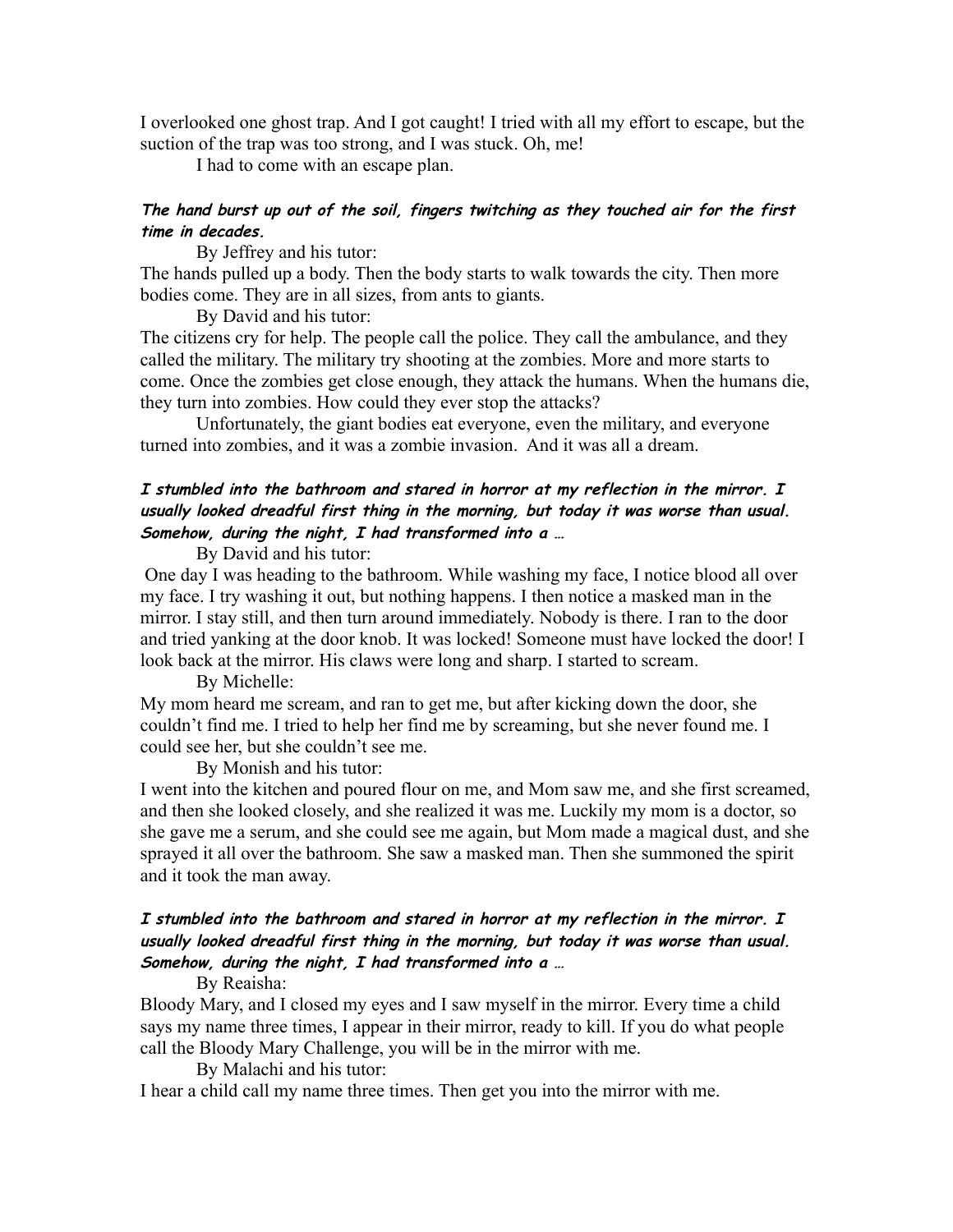By Marwan and his tutor:

The children challenged Bloody Mary, and if they win they escape. They challenged her to a skateboarding competition. They finished the race first, and the children skated out of the mirror, leaving Bloody Mary behind.

# **I pressed the button on the remote again and again, but it was no use. The TV just wouldn't turn off. And there was the face on the screen again, crying out to me. The face of …**

By Michelle and Berenice:

My friend. I was really scared. I wanted to tell my mom, but she was working. My friend was screaming, and begging me to help her. I knew we should have thrown the TV away. It was very old. My friend kept on screaming. Then I saw a person in back of her. The person pulled her away. There was only blackness.

By Gabriel and his tutor:

The Shuback came and pulled me, and I screamed. My friend was next to me. I tried to help her and they saw me and pulled me and stopped me. I was bleeding.

## **The hand burst up out of the soil, fingers twitching as they touched air for the first time in decades.**

By Gabriel and his tutor:

It was a hand of a zombie. It was pulling into a grave of the dead. The zombie tried to eat out my brains. Then his friend called ghost face, and he grabbed me and tried to choke me. I closed my eyes and woke up under the ground.

By Phyllis:

It was the best thing ever. There was a magical land that was made out of candy! I started eating and eating until I couldn't take another bite. I even saw all of my dead family members. We all gave each other hugs, and we all sang, dance, and had fun. Then I realized the time, and I started to fade away. I had to quickly find a way out.

By Reaisha:

It was all a dream. I woke up in my bed, but something strong was there. I was hearing noises. I. got swiped. I was nowhere to be found.

# **I stumbled into the bathroom and stared in horror at my reflection in the mirror. I usually looked dreadful first thing in the morning, but today it was worse than usual. Somehow, during the night, I had transformed into a …**

By Marwan:

A vampire. Then I can't see myself in a mirror. I was stuck inside my house. I had a big test and I can't go outside. I can't go to school because what would my classmates think of me if I walked into school as a vampire.

By Itzel and her tutor:

Then I walked out of the bathroom and my brother and sister saw me and they ran away to their mom and dad.

By Phyllis: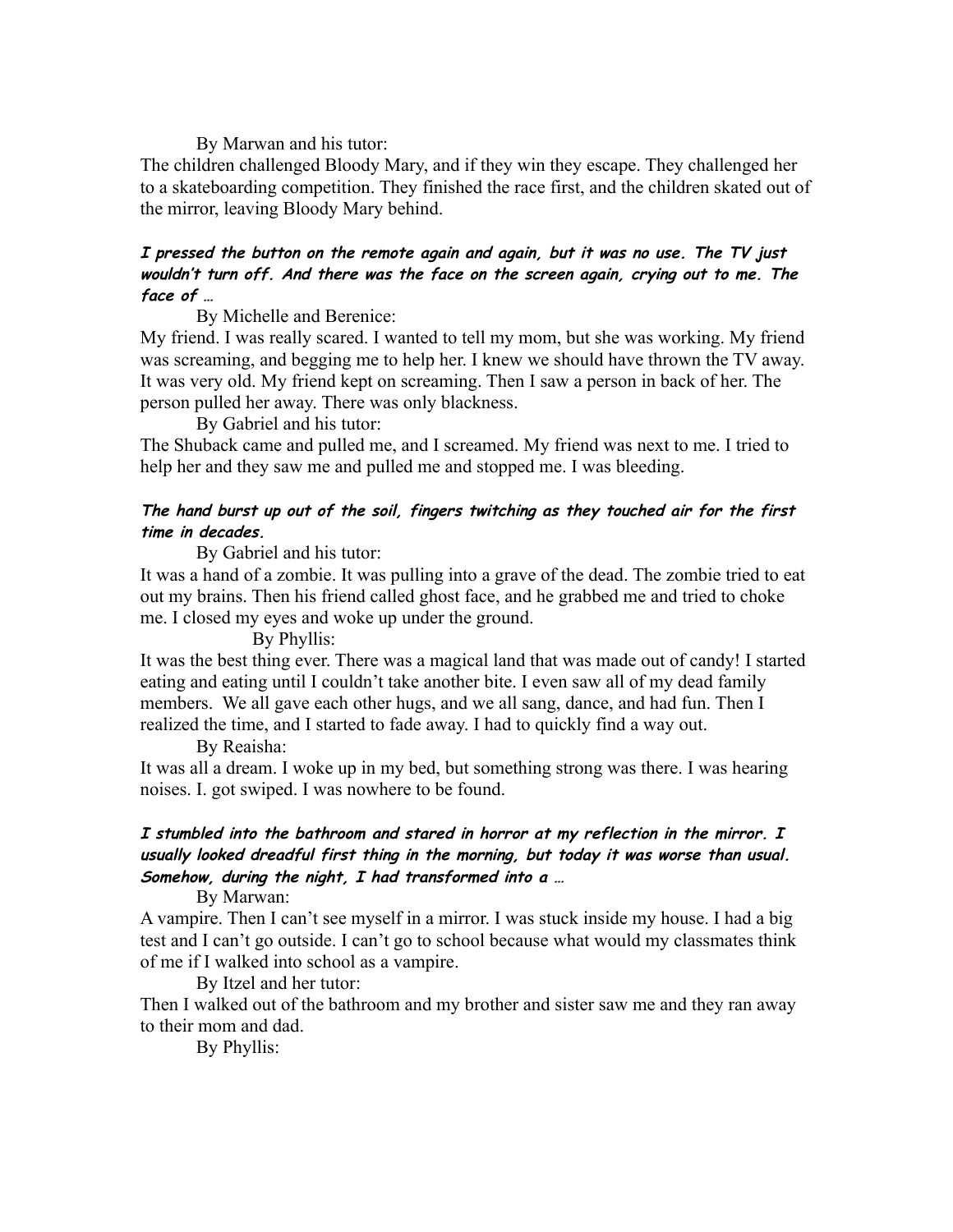I ran after them and tried to tell them it was me, but my fangs were growing so big, and then my voice and my hand, I sounded like a man. My dad grabbed his shotgun and kicked me out of the house. I found my vampire love named Dracula, and lived with him.

### **I pressed the button on the remote again and again, but it was no use. The TV just wouldn't turn off. And there was the face on the screen again, crying out to me. The face of …**

By Raul, Jason, and their tutor:

Michael Myers, staring into my room. The ghostly figure emerged out of the T.V. and stood in my living room.

I wanted to run but I knew he would kill me since he had a knife in his hand. I knew I had a Pennywise costume right next to me, so I put it on really fast and I even had the best Pennywise impression and it fooled Michael Myers.

### **The hand burst up out of the soil, fingers twitching as they touched air for the first time in decades.**

By Jordynn and her tutor:

The hand crawled out of the dirt, and it started to float around. The hand wanted to go around town and eat people. The hand saw a little girl and started to follow her. Once the little girl turned around, she screamed and started to run away. The little girl was fast enough to get away, but the hand was still hungry.

By Hassan and his tutor:

Maybe he can eat all the kids, and the hand must die, and the hand can get a throw away. Then the hand destroyed the girl and the kids are scared, and the kids run, and the hand sees the kids.

# **The hand burst up out of the soil, fingers twitching as they touched air for the first time in decades.**

By Marilu:

One day Jack was swimming with his friends. Jack was having a great time.

By Alejandro and his tutor:

He saw a hand bursting out of the soil. Then Jack started to scream as the zombie chased him down the block.

By Gabriel: I fought him, but I won.

# **I pressed the button on the remote again and again, but it was no use. The TV just wouldn't turn off. And there was the face on the screen again, crying out to me. The face of …**

By Itzel and her tutor:

A clown. I was scared because it had fangs. It was dark outside and late. I was home alone because my parents were at dinner. Then the TV started to flicker.

By Jordynn and her tutor: The lights turned off. I saw something red and it was the clown. I ran as fast as I could. The clown followed me. He cornered me in my bedroom. We began to fight. I kicked him hard.

"Leave me alone," I screamed. I still kicked him.